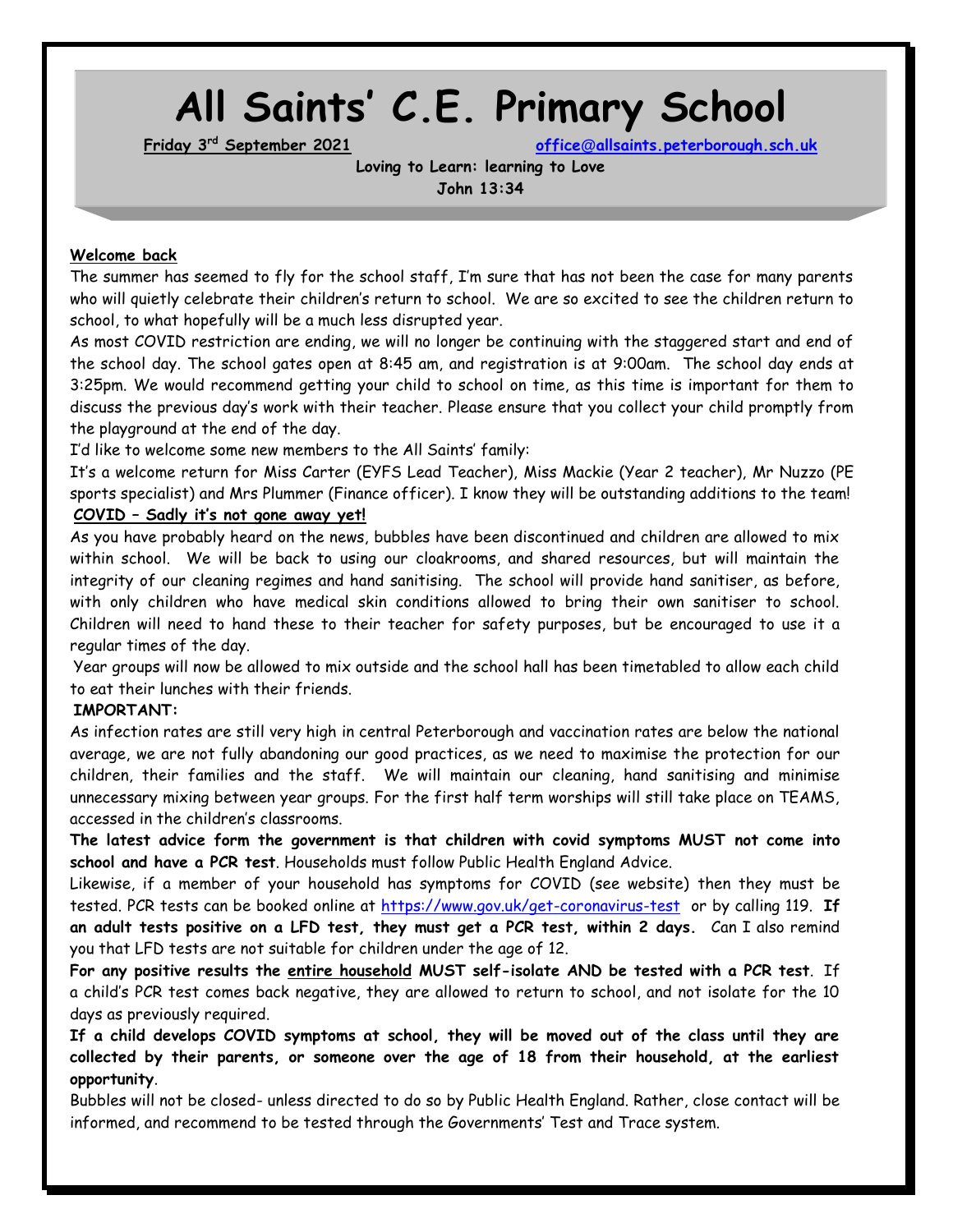## **School Meals**

We're delighted to say that our outstanding meal service is able to return, with all children choosing their meal from the hatch, and having access to the salad bar and extra drinks.

Please refer to the school website for the current menu availability.

All Children in KS1 are entitled to a free school meal, and we would encourage all to have one. For year 3 children and older the costs for school meals is currently: £2.10 a day or £11.00 a week. All payments are via Parent Pay.

# **IMPORTANT MESSAGE - CHILDREN'S SAFETY OUTSIDE SCHOOL During Drop-off and collection from school.**

Now that we are returning to our original collection and drop-off procedures, please can I remind parents about using the pelican crossing. Dogsthorpe Road is incredibly busy, and in years gone by there were a few 'near misses'. Not using the crossing is very dangerous for children and does not teach them the correct way to cross a very busy road!

In the past, parents also parked on the zigzag lines near the crossing – This is an offence, leading to a fine and points on your licence. Our PCSO will be outside the school monitoring this situation and taking action. If you see a car parked on the zigzags, please take a photo of the car and email it to the school. We will then forward this to the PCSO. The school entrance drive **must be kept clear of cars at all times** so that emergency vehicles can access the school – this is for your children's safety!

Please can I remind parents that the staff car park is not to be used by parents to collect their children, unless this has been agreed with myself in advance- due to medical needs.

# **HARVEST FESTIVALS – KS1 and KS2**

We will be celebrating the KS2 and KS1/EYFS Harvest Festivals on **Monday 4th October in school.** Please can you begin to collect dried goods and foods, so that each class can make a charitable contribution to food banks in the city- helping those who are less fortunate than ourselves**.** Sadly with COVID rates still high in the city the Senior Management Team have taken the decision not to invite parents to this event. Parental visits to the school will be reviewed in October, when hopefully Peterborough's rates will be lower.





# **CONTACT DETAILS/CHANGE IN CIRCUMSTANCES**

If you have changed your phone number or address, please can you inform the office as a matter of urgency so we can amend the home contact details. Also if you think your eligibility

for FSM may have changed, please enter this website into your browser [www.cambridgeshire.gov.uk/freeschoolmeals](http://www.cambridgeshire.gov.uk/freeschoolmeals) to complete a form with proof of your National Insurance number and your Date of Birth.

## **Cleaning vacancy. Job opportunity!**

We have a vacancy in our cleaning staff, to assist the cleaning of the school from 3:30 -5:45. If you are interested, please contact Mrs Davies in the school office om 01733 563688.



# **MEDICAL CONDITIONS/ALLERGIES**

If your child has experienced any medical changes or developed any allergies it is extremely important that the office is notified as a matter of urgency. Please ensure that if your child needs to have an inhaler or medication in school that this is brought to the School Office as soon as possible where you will be asked to complete a medical authorisation form.